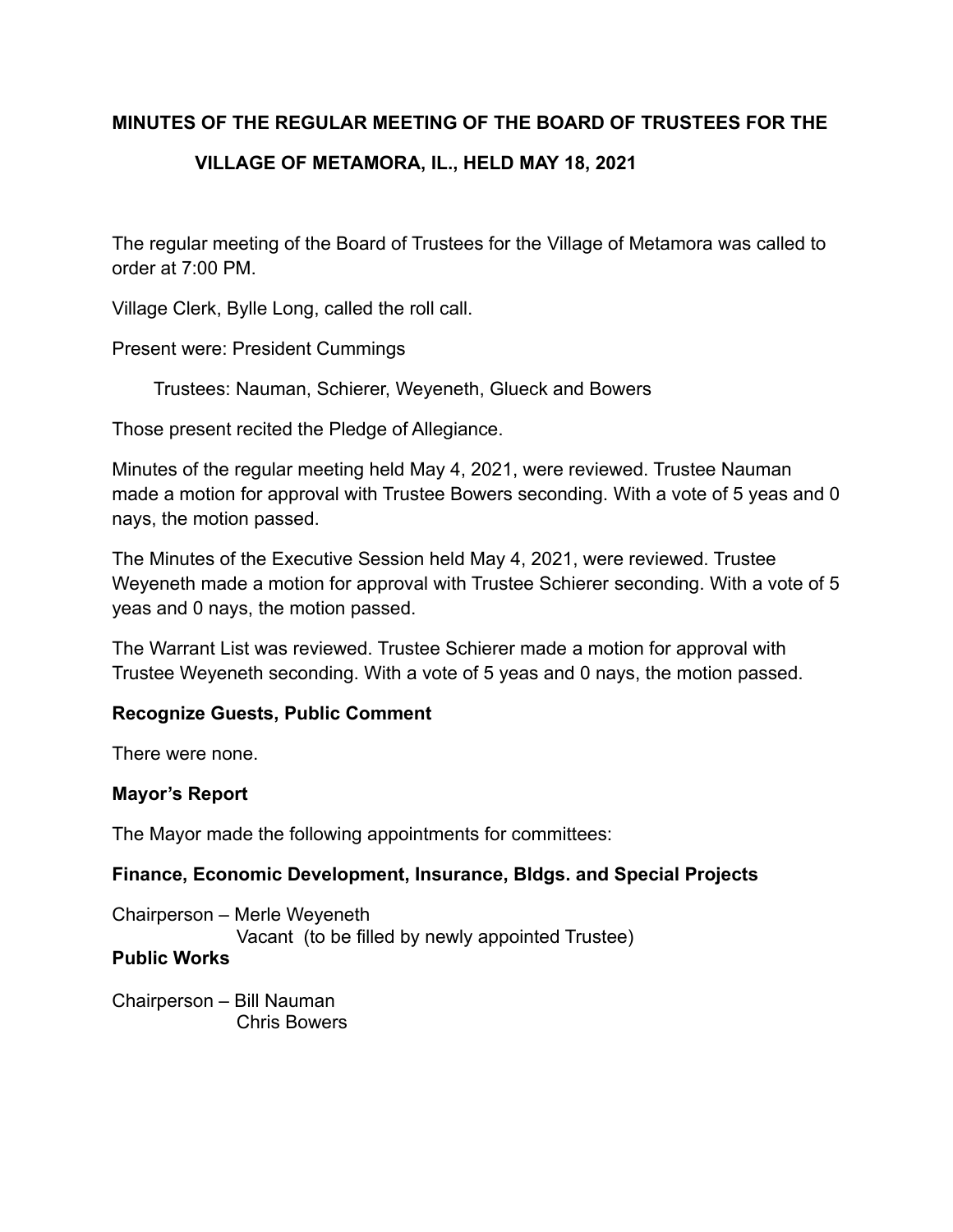### **Public Health & Safety (Police, Fire & ESDA)**

Chairperson – Eric Schierer Fred Glueck

**Liquor Commission** Commissioner - Mayor John Cummings

### **Zoning Board/Planning Commission**

Ongoing Appointments: Joe Alig Josh Ketcherside Rick McDonald Stan Sayer

New Appointments: Andrew Hursch Andy Kamm Dan Poplett

Mayor Cummings appointed the following officers of the Village:

| <b>President Pro-Tem - Bill Nauman</b> |                                           |
|----------------------------------------|-------------------------------------------|
| <b>Chief of Police -</b>               | <b>Brad Rebman</b>                        |
| Village Treasurer -                    | Joan Garber                               |
| <b>Village Attorney -</b>              | Miller, Hall & Triggs LLC (Scott Brunton) |
| <b>Village Engineer -</b>              | Farnsworth Group (Bob Kolhaus)            |

After these appointments, the Mayor presented the following for approval:

Resolution Confirming the Appointment of Committees and Officers of the Village and Authorizing Various Officials to Sign Checks.

Trustee Weyeneth made a motion for approval with Trustee Schierer seconding. With a vote of 5 yeas and 0 nays, the motion passed.

At this time, Mayor Cummings called for a motion to approve his appointment of Darrin Alig to fill the vacant chair of Trustee. Trustee Weyeneth made the motion for approval with Trustee Schierer seconding. With a vote of 5 yeas and 0 nays, the motion passed.

Mayor Cummings then swore in Mr. Alig and he took his seat on the Board.

Mayor Cummings said several residents had approached him regarding putting a sidewalk along Washington St. A short discussion was held and he asked Trustee Nauman to look at the situation.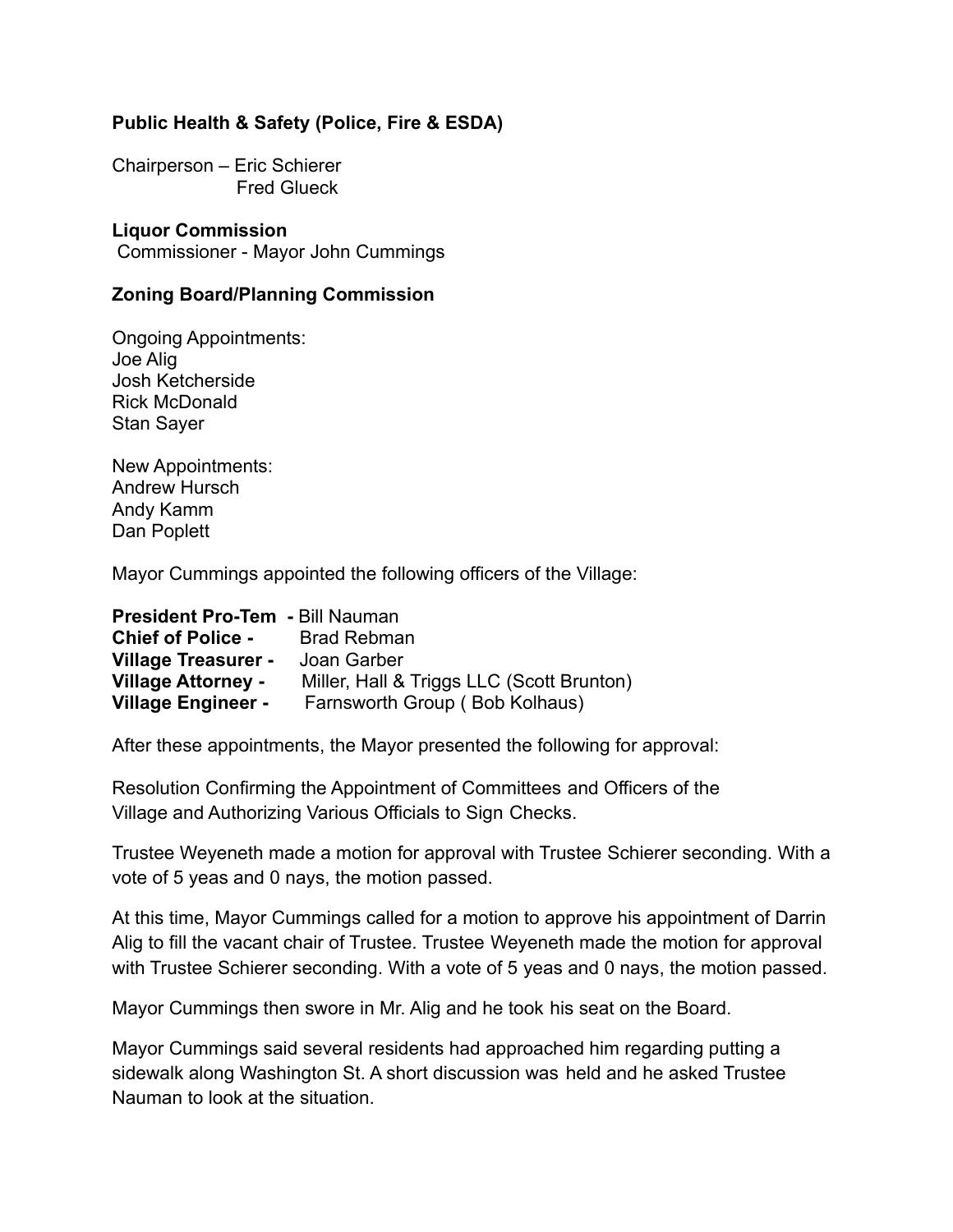Mayor Cummings relayed ideas of new events on the square that would hopefully generate more foot traffic to the square.

Mayor Cummings spoke of his meeting with the Library Board and his frustration with the fact that they had not asked for any input from the Village Board on the plans to build a new library out at Black Partridge Park. The move off the square would indeed eliminate the centralized convenience for many residents. The location on Coal Bank Rd. by Black Partridge Park would be out of the way for many people to walk, ride a bike or just drop in when running errands on the square. The Board would like to suggest the site where the Legion was and include the public parking area behind the grassy lot. That would be approximately 10,000 sq. ft. Mayor Cummings suggested a meeting between the Village Board, Library Board and the Park Board so everyone could discuss every possibility and come up with a site that would benefit all residents of the Village as well as keep traffic and interest on the square.

# **Attorney's Report**

There was none.

# **Engineer's Report**

Bob Kolhaus gave updates on all the ongoing and new projects around the Village.

# **Treasurer's Report**

Treasurer Garber gave the following report:

# CASH BALANCES

Cash balances as of April 30, 2021 decreased \$161,489 or a 2.73% decrease from March 31, 2021

| <b>MAJOR RECEIPTS</b>       |  |          |  |
|-----------------------------|--|----------|--|
| State of Illinois -         |  | \$96,541 |  |
| State of Illinois -         |  | \$10,295 |  |
| <b>MAJOR DISBURSEMENTS</b>  |  |          |  |
| Brenntag                    |  | \$12,286 |  |
| BlueCross/BlueShield        |  | \$23,732 |  |
| <b>Constellation Energy</b> |  | \$16,498 |  |
| JJ Braker & Sons            |  | \$23,600 |  |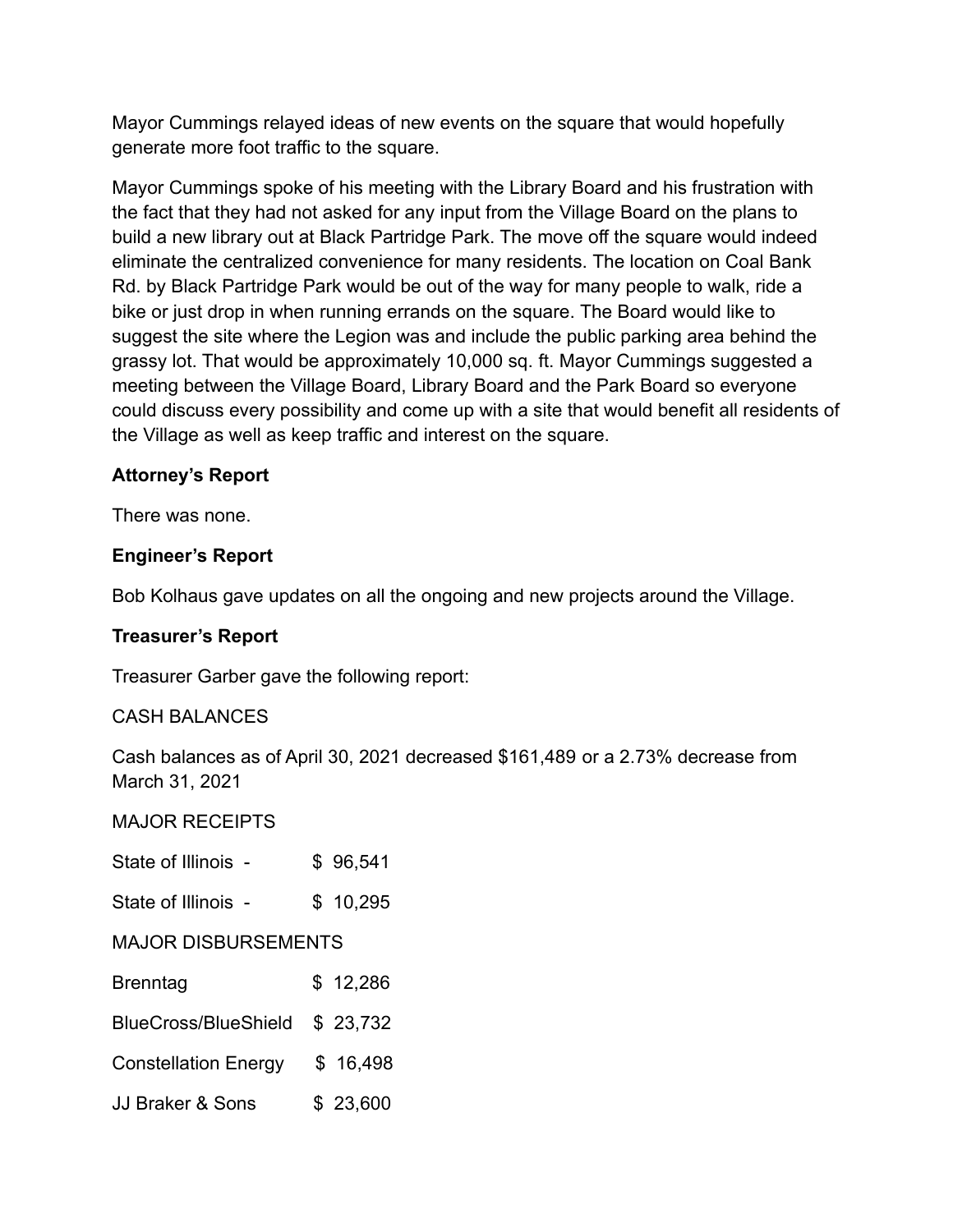JETCO \$131,701 Uftring Chevrolet \$47,286 Woodford Cty Comm. \$ 13,008

### INVESTMENTS

Funds were invested during the month of April, 2021, in the Money Market at Commerce Bank earning interest at a rate of .05%. The Insured Cash Sweep Account at Goodfield State Bank earned an average interest rate of .4% for the month of April 2021. The Goodfield State Bank Money Market earned interest at a rate of .099% for the month of April 2021.

### **Public Works Dept.**

Trustee Nauman reported on the labor talks with the union. He said that the union did not vote to ratify the contract so talks will proceed to try to come to an agreement. He will explain in detail during the Executive Session he has called for.

He presented the quotes for the new a/c for the admin. building. Board members had a couple questions regarding the quote so the approval was tabled until these questions could be answered.

He set a committee meeting for May 25. Police will be first at 5PM with the PW dept. to follow.

# **Police/Fire/ESD**

There was no report.

# **Finance/Economic Development/Insurance/Buildings**

There was no report.

#### **Old Business**

There was none.

#### **New Business**

There was none.

#### **Executive Session**

Trustee Nauman called for a Session to discuss personnel.